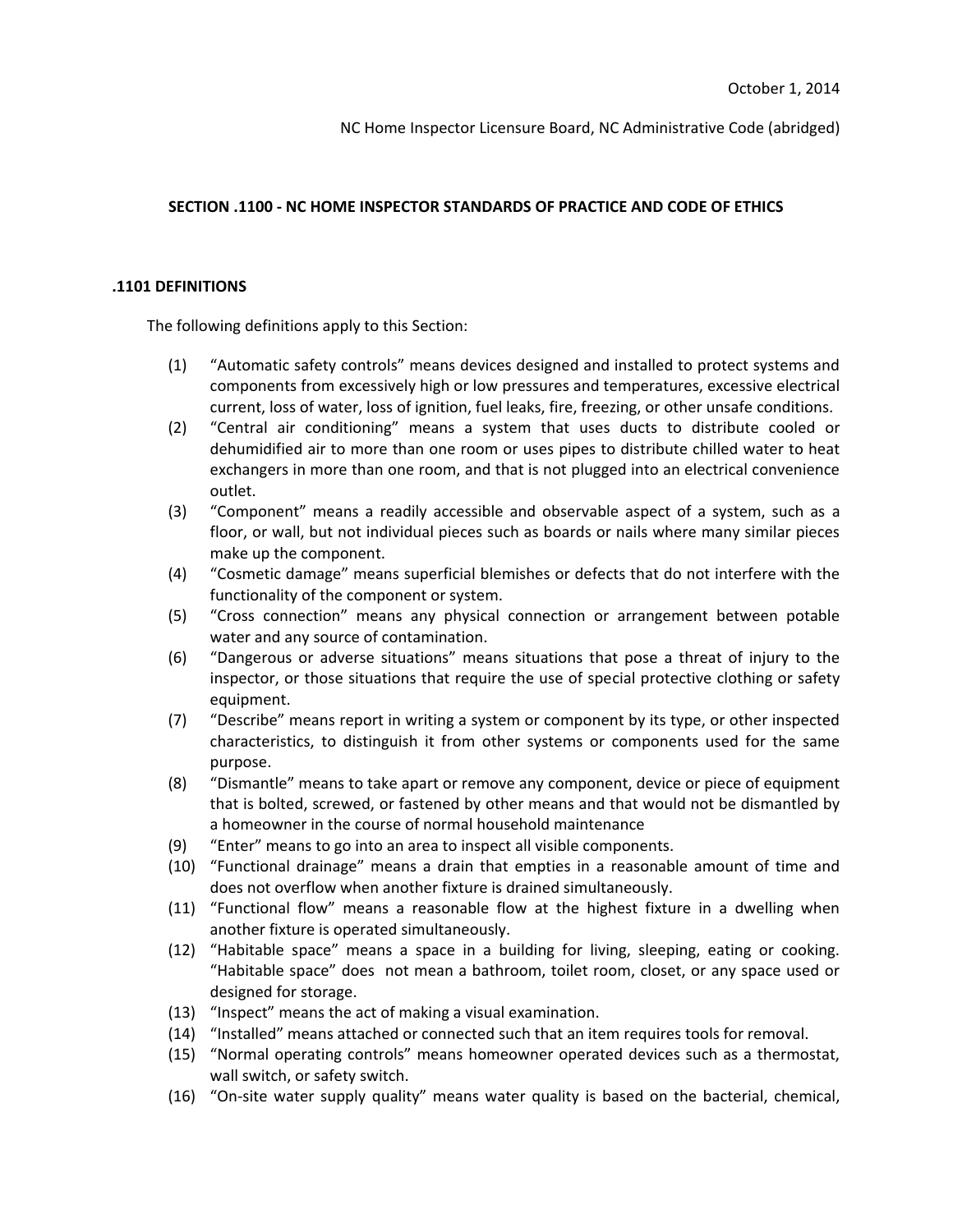mineral, and solids content of the water.

- (17) "On-site water supply quantity" means the rate of flow of on-site well water.
- (18) "Operate" means to cause systems or equipment to function.
- (19) "Readily accessible" means approachable or enterable for visual inspection without the risk of damage to any property or alteration of the accessible space, equipment, or opening.
- (20) "Readily openable access panel" means a panel provided for homeowner inspection and maintenance that has removable or operable fasteners or latch devices in order to be lifted off, swung open, or otherwise removed by one person; and its edges and fasteners are not painted in place. This definition is limited to those panels within normal reach or from a four-foot stepladder, and that are not blocked by stored items, furniture, or building components.
- (21) "Readily visible" means seen by using natural or artificial light without the use of equipment or tools other than a flashlight.
- (22) "Representative number" means, for multiple identical components such as windows and electrical outlets, one such component per room; and, for multiple identical exterior components, one such component on each side of the building.
- (23) "Roof drainage systems" means gutters, downspouts, leaders, splash blocks, and similar components used to carry water off a roof and away from a building.
- (24) "Shut down" means a piece of equipment or a system which cannot be operated by the device or control that a homeowner should normally use to operate it. If its safety switch or circuit breaker is in the "off" position, or its fuse is missing or blown, the inspector is not required to reestablish the circuit for the purpose of operating the equipment or system.
- (25) "Solid fuel heating device" means any wood, coal, or other similar organic fuel burning device, including fireplaces whether masonry or factory built, fireplace inserts and stoves, wood stoves (room heaters), central furnaces, and combinations of these devices.
- (26) "Structural component" means a component that supports non-variable forces or weights (dead loads) and variable forces or weights (live loads).
- (27) "System" means a combination of interacting or interdependent components, assembled to carry out one or more functions.
- (28) "Technically exhaustive" means an inspection involving the use of measurements, instruments, testing, calculations, and other means to develop scientific or engineering findings, conclusions, and recommendations.
- (29) "Under floor crawl space" means the area within the confines of the foundation and between the ground and the underside of the lowest floor structural component.

# **.1102 STANDARDS OF PRACTICE**

This Section sets forth the minimum standards of practice required of licensed home inspectors and licensed associate home inspectors. In this Section, the term "home inspectors" means both licensed home inspectors and licensed associate home inspectors.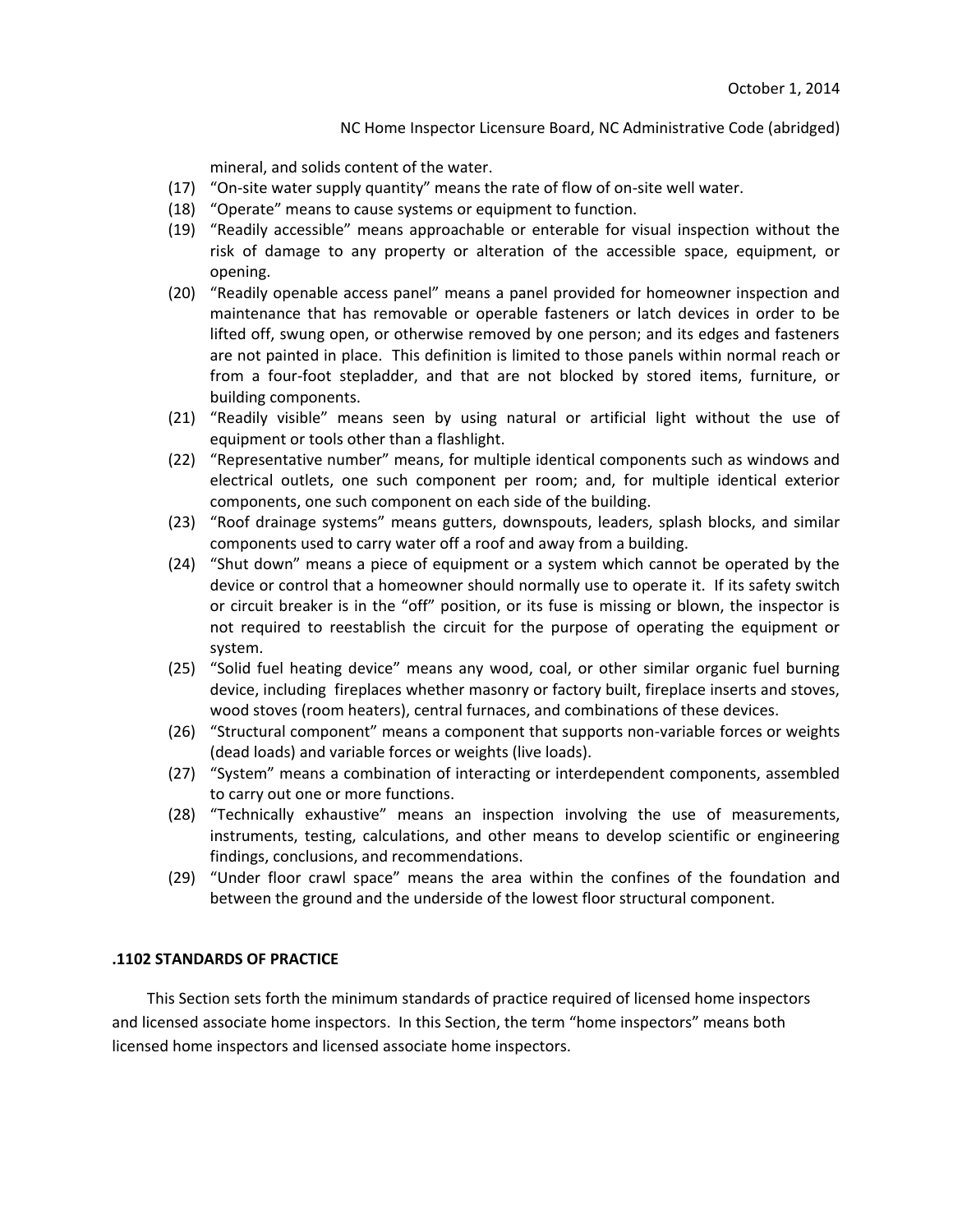#### **.1103 PURPOSE AND SCOPE**

(a) Home inspections performed according to this Section shall provide the client with an understanding of the property conditions, as inspected at the time of the home inspection.

(b) Home inspectors shall:

(1) provide a written contract, signed by the client, before the home inspection is performed that shall:

(A) State that the home inspection is in accordance with the Standards of Practice of the North Carolina Home Inspector Licensure Board as set forth in this Section;

(B) Describe what services shall be provided and the cost; and

(C) State, when an inspection is for only one or a limited number of systems or components, that the inspection is limited to only those systems or components;

- (2) inspect readily visible and readily accessible installed systems and components described in Rules .1106 through .1115 of this Section; and
- (3) submit a written report and summary, pursuant to G.S. 143-151.58(a1), to the client that shall:
	- (A) Describe those systems and components required to be described in Rules .1106 through .1115 of this Section;
	- (B) State which systems and components present at the home and designated for inspection in this Section were not inspected, and the reason for not inspecting;
	- (C) State any systems or components inspected that do not function as intended, allowing for normal wear and tear, or appear not to function as intended, based upon documented tangible evidence;
	- (D) Describe the system or component; state how the condition is defective; explain the implications of conditions listed in the summary; and direct the client to a course of action for repair, further investigation by a specialist, or subsequent observation; and
	- (E) State the name, license number, and signature of the person conducting the inspection.
- (c) This Section does not limit home inspectors from:
	- (1) reporting observations and conditions, including safety or habitability concerns, or rendering opinions of items in addition to those required in Paragraph (b) of this Rule; or
	- (2) excluding systems and components from the inspection if requested by the client, and so stated in the written contract.

#### **.1104 GENERAL LIMITATIONS**

(a) Home inspections done in accordance with this Section are not technically exhaustive.

(b) This Section applies to buildings with four or fewer dwelling units, and individually owned residential units within multi-family buildings, and their attached garages or carports.

#### **.1105 GENERAL EXCLUSIONS:**

- (a) Home inspectors are not required to report on:
	- (1) Life expectancy of any component or system;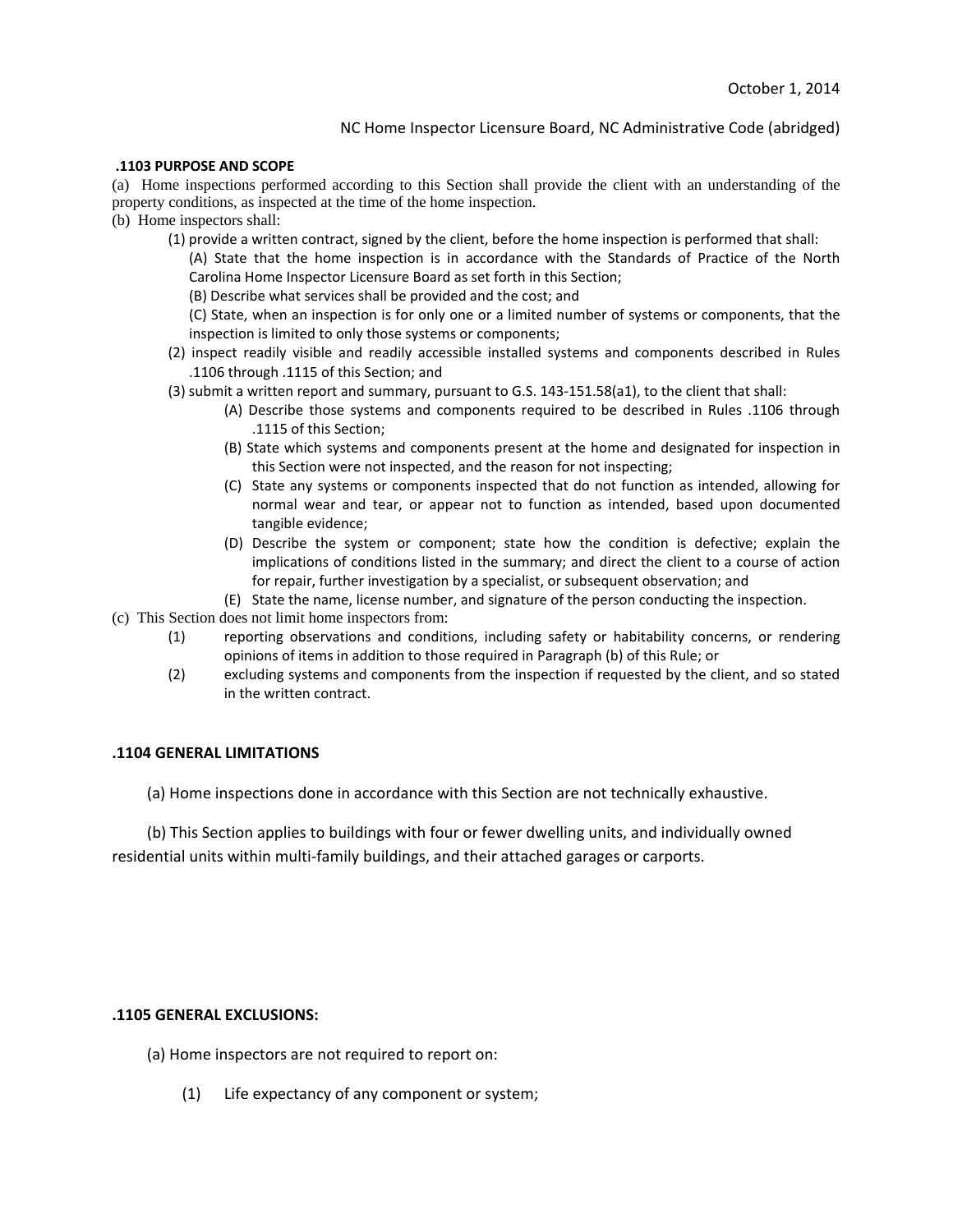- (2) The causes of the need for a repair;
- (3) The methods, materials, and costs of corrections;
- (4) The suitability of the property for any specialized use;
- (5) Compliance or non-compliance with codes, ordinances, statutes, regulatory requirements or restrictions;
- (6) The market value of the property or its marketability;
- (7) The advisability or inadvisability of purchase of the property;
- (8) Any component or system that was not inspected;
- (9) The presence or absence of pests such as wood damaging organisms, rodents, or insects; or
- (10) Cosmetic damage, underground items, or items not permanently installed.

(b) Home inspectors are not required to:

- (1) Offer warranties or guarantees of any kind;
- (2) Calculate the strength, adequacy, or efficiency of any system or component;
- (3) Enter any area or perform any procedure that may damage the property or its components or be dangerous to or adversely affect the health or safety of the home inspector or other persons;
- (4) Operate any system or component that is shut down or otherwise inoperable;
- (5) Operate any system or component that does not respond to normal operating controls;
- (6) Move personal items, panels, furniture, equipment, plant life, soil, snow, ice, or debris that obstructs access or visibility;
- (7) Determine the presence or absence of any suspected adverse environmental condition or hazardous substance, including toxins, carcinogens, noise, contaminants in the building or in soil, water, and air;
- (8) Determine the effectiveness of any system installed to control or remove suspected hazardous substances;
- (9) Predict future condition, including failure of components;
- (10) Project operating costs of components;
- (11) Evaluate acoustical characteristics of any system or component;
- (12) Inspect special equipment or accessories that are not listed as components to be inspected in this Section; or
- (13) Disturb insulation, except as required in Rule .1114 of this Section.
- (c) Home inspectors shall not:
	- (1) Offer or perform any act or service contrary to law; or
	- (2) Offer or perform engineering, architectural, plumbing, electrical or any other job function requiring an occupational license in the jurisdiction where the inspection is taking place, unless the home inspector holds a valid occupational license, in which case the home inspector shall inform the client that the home inspector is so licensed, and therefore qualified to go beyond this Section and perform additional inspections beyond those within the scope of the Standards of Practice.

### **.1106 STRUCTURAL COMPONENTS**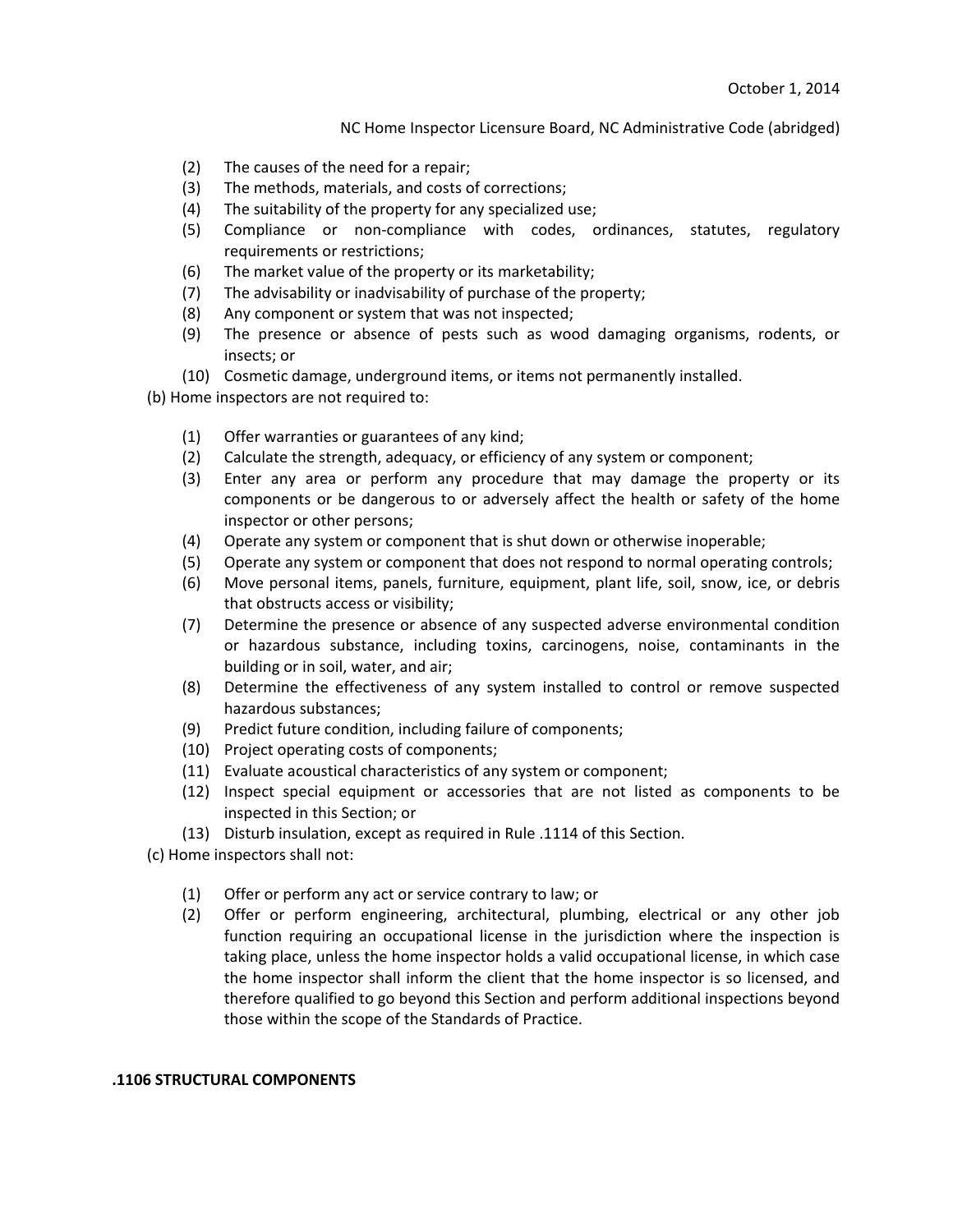(a) The home inspector shall inspect structural components including:

- (1) Foundation;
- (2) Floors;
- (3) Walls;
- (4) Columns or piers;
- (5) Ceilings; and
- (6) Roofs.

(b) The home inspector shall describe the type of:

- (1) Foundation;
- (2) Floor structure;
- (3) Wall structure;
- (4) Columns or piers;
- (5) Ceiling structure; and
- (6) Roof structure.

(c) The home inspector shall:

- (1) Probe structural components where deterioration is suspected;
- (2) Enter under floor crawl spaces, basements, and attic spaces except when access is obstructed, when entry could damage the property, or when dangerous or adverse situations are suspected;
- (3) Report the methods used to inspect under floor crawl spaces and attics; and
- (4) Report signs of abnormal or harmful water penetration into the building or signs of abnormal or harmful condensation on building components.

# **.1107 EXTERIOR**

(a) The home inspector shall inspect:

- (1) Wall cladding, flashings, and trim;
- (2) Entryway doors and a representative number of windows;
- (3) Garage door operators;
- (4) Decks, balconies, stoops, steps, areaways, porches and applicable railings;
- (5) Eaves, soffits, and fascias;
- (6) Driveways, patios, walkways, and retaining walls; and
- (7) Vegetation, grading, and drainage with respect only to their effect on the condition of the building.

(b) The home inspector shall:

- (1) Describe wall cladding materials;
- (2) Operate all entryway doors;
- (3) Operate garage doors manually or by using permanently installed controls for any garage door operator;
- (4) Report whether or not any garage door operator will automatically reverse or stop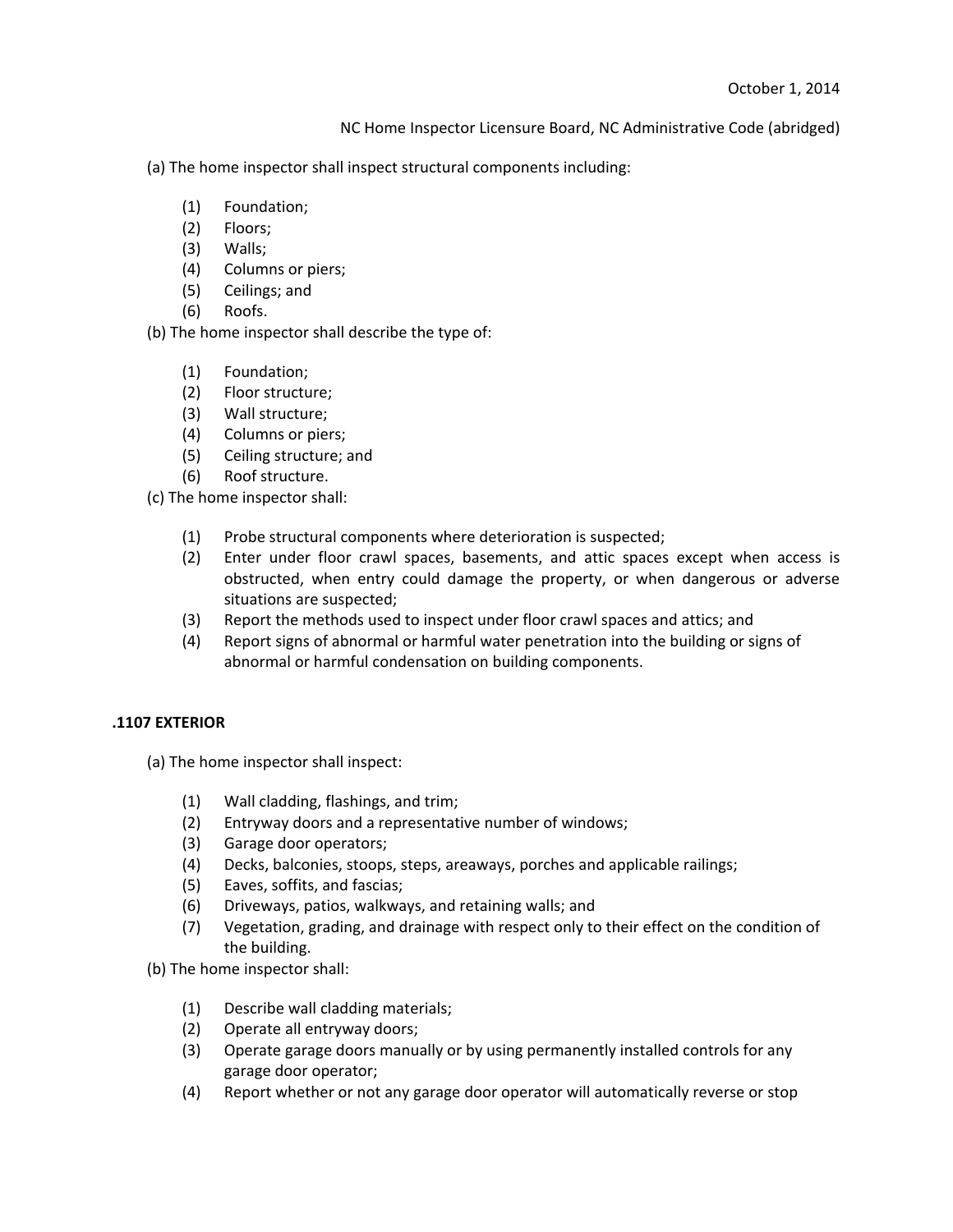when meeting reasonable resistance during closing; and

(5) Probe exterior wood components where deterioration is suspected.

(c) The home inspector is not required to inspect:

- (1) Storm windows, storm doors, screening, shutters, awnings, and similar seasonal accessories;
- (2) Fences;
- (3) For the presence of safety glazing in doors and windows;
- (4) Garage door operator remote control transmitters;
- (5) Geological conditions;
- (6) Soil conditions;
- (7) Recreational facilities (including spas, saunas, steam baths, swimming pools, tennis courts, playground equipment, and other exercise, entertainment, or athletic facilities); except as otherwise provided in 11 NCAC 8.1109(d)(5)(F);
- (8) Detached buildings or structures; or
- (9) For the presence or condition of buried fuel storage tanks.

## **.1108 ROOFING**

(a) The home inspector shall inspect:

- (1) Roof coverings;
- (2) Roof drainage systems;
- (3) Flashings;
- (4) Skylights, chimneys, and roof penetrations; and
- (5) Signs of' leaks or abnormal condensation on building components.
- (b) The home inspector shall:
	- (1) Describe the type of roof covering materials; and
	- (2) Report the methods used to inspect the roofing.
- (c) The home inspector is not required to:
	- (1) Walk on the roofing; or
	- (2) Inspect attached accessories including solar systems, antennae, and lightning arrestors.

# **.1109 PLUMBING**

(a) The home inspector shall inspect:

- (1) Interior water supply and distribution system, including: piping materials, supports, and insulation; fixtures and faucets; functional flow; leaks; and cross connections;
- (2) Interior drain, waste, and vent system, including: traps; drain, waste, and vent piping; piping supports and pipe insulation; leaks; and functional drainage;
- (3) Hot water systems including: water heating equipment; normal operating controls; automatic safety controls; and chimneys, flues, and vents;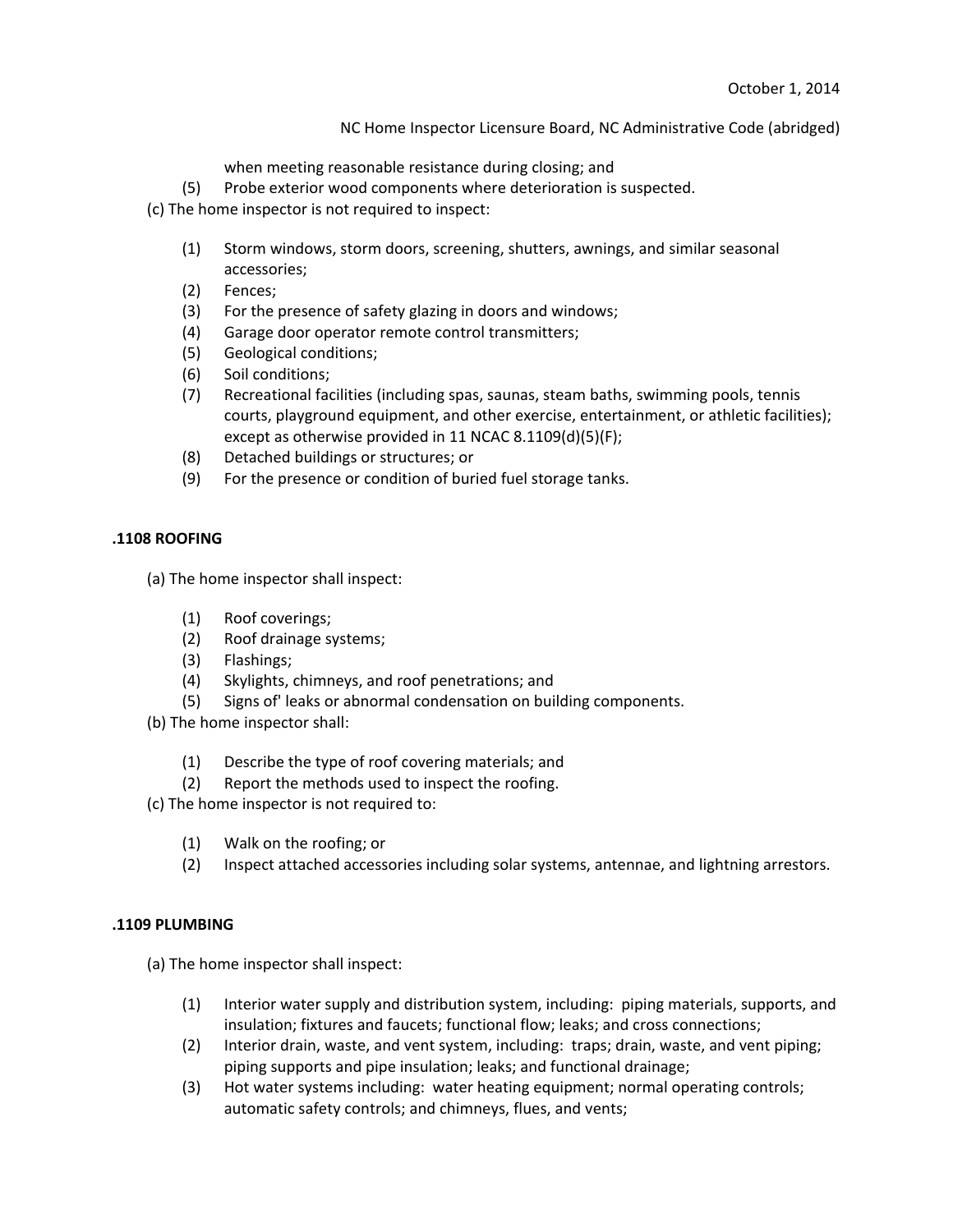- (4) Fuel storage and distribution systems including: interior fuel storage equipment, supply piping, venting, and supports; leaks; and
- (5) Sump pumps.
- (b) The home inspector shall describe:
	- (1) Water supply and distribution piping materials;
	- (2) Drain, waste, and vent piping materials;
	- (3) Water heating equipment, including fuel or power source, storage capacity, and location; and
	- (4) The location of any main water supply shutoff device.

(c) The home inspector shall operate all plumbing fixtures, including their faucets and all exterior faucets attached to the house, except where the flow end of the faucet is connected to an appliance.

(d) The home inspector is not required to:

- (1) State the effectiveness of anti-siphon devices;
- (2) Determine whether water supply and waste disposal systems are public or private;
- (3) Operate automatic safety controls;
- (4) Operate any valve except water closet flush valves, fixture faucets, and hose faucets;
- (5) Inspect:
	- (A) Water conditioning systems;
	- (B) Fire and lawn sprinkler systems;
	- (C) On-site water supply quantity and quality;
	- (D) On-site waste disposal systems;
	- (E) Foundation irrigation systems;
	- (F) Bathroom spas, except as to functional flow and functional drainage;
	- (G) Swimming pools;
	- (H) Solar water heating equipment; or
- (6) Inspect the system for proper sizing, design, or use of proper materials.

# **.1110 ELECTRICAL**

(a) The home inspector shall inspect:

- (1) Electrical service entrance conductors;
- (2) Electrical service equipment, grounding equipment, main overcurrent device, and main and distribution panels;
- (3) Amperage and voltage ratings of the electrical service;
- (4) Branch circuit conductors, their overcurrent devices, and the compatibility of their ampacities;
- (5) The operation of a representative number of installed ceiling fans, lighting fixtures, switches and receptacles located inside the house, garage, and on the dwelling's exterior walls;
- (6) The polarity and grounding of all receptacles within six feet of interior plumbing fixtures, and all receptacles in the garage or carport, and on the exterior of inspected structures;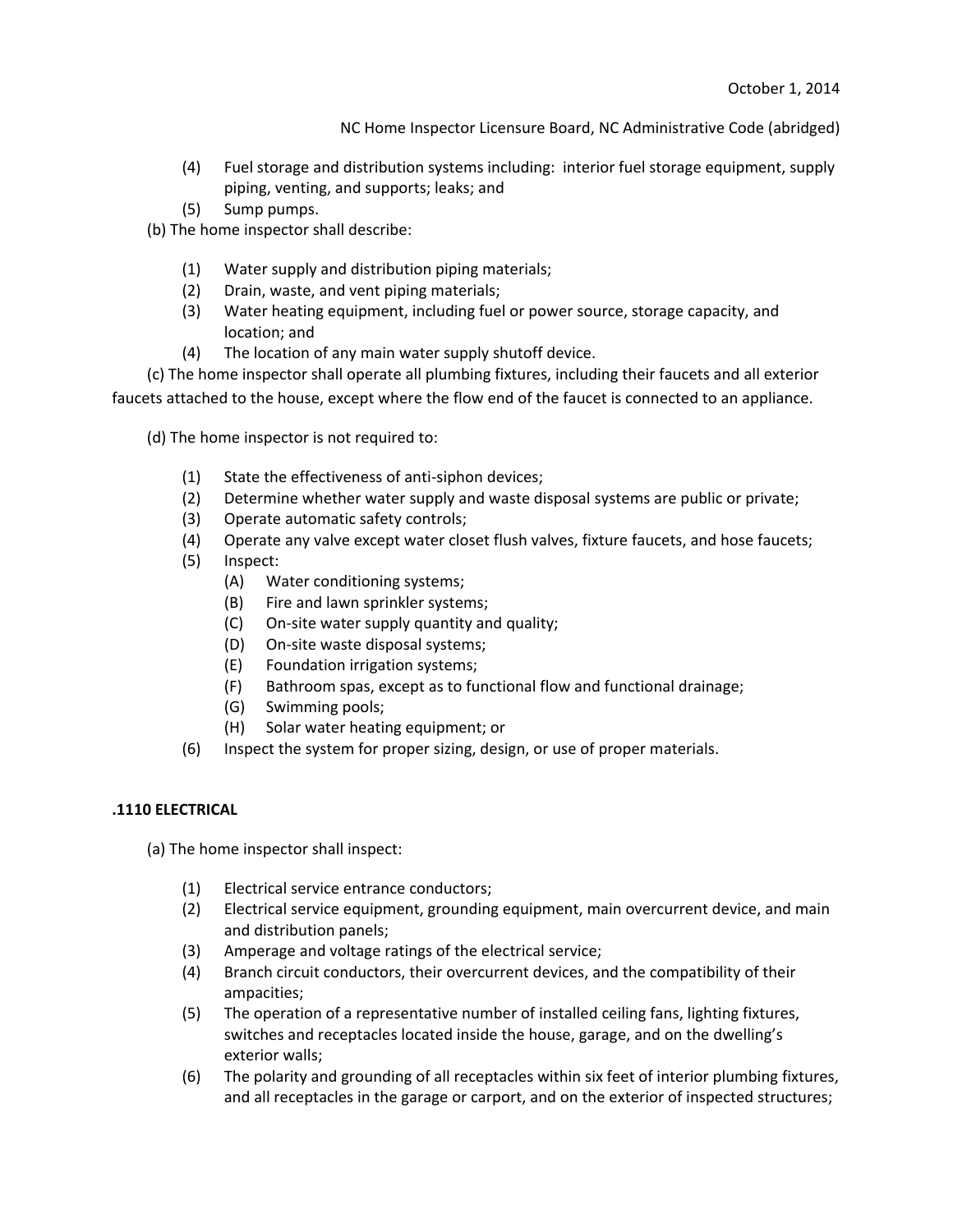- (7) The operation of ground fault circuit interrupters; and
- (8) Smoke detectors and permanently installed carbon monoxide alarms.

(b) The home inspector shall describe:

- (1) Electrical service amperage and voltage;
- (2) Electrical service entry conductor materials;
- (3) The electrical service type as being overhead or underground; and
- (4) The location of main and distribution panels.

(c) The home inspector shall report in writing the presence of any readily accessible single strand aluminum branch circuit wiring.

(d) The home inspector shall report in writing on the presence or absence of smoke detectors, and permanently installed carbon monoxide alarms in any homes with fuel fired appliances or attached garages, and operate their test function, if accessible, except when detectors are part of a central system.

(e) The home inspector is not required to:

- (1) Insert any tool, probe, or testing device inside the panels;
- (2) Test or operate any overcurrent device except ground fault circuit interrupters;
- (3) Dismantle any electrical device or control other than to remove the covers of the main and auxiliary distribution panels; or
- (4) Inspect:
	- (A) Low voltage systems;
	- (B) Security systems and heat detectors;
	- (C) Telephone, security, cable TV, intercoms, or other ancillary wiring that is not a part of the primary electrical distribution system;
	- (D) Built-in vacuum equipment;
	- (E) Back up electrical generating equipment; or
	- (F) Other alternative electrical generating or renewable energy systems such as solar, wind or hydro power.

### **.1111 HEATING**

(a) The home inspector shall inspect permanently installed heating systems including:

- (1) Heating equipment;
- (2) Normal operating controls;
- (3) Automatic safety controls;
- (4) Chimneys, flues, and vents, where readily visible;
- (5) Solid fuel heating devices;
- (6) Heat distribution systems including fans, pumps, ducts and piping, with supports, insulation, air filters, registers, radiators, fan coil units, convectors; and
- (7) The presence or absence of an installed heat source for each habitable space.

(b) The home inspector shall describe: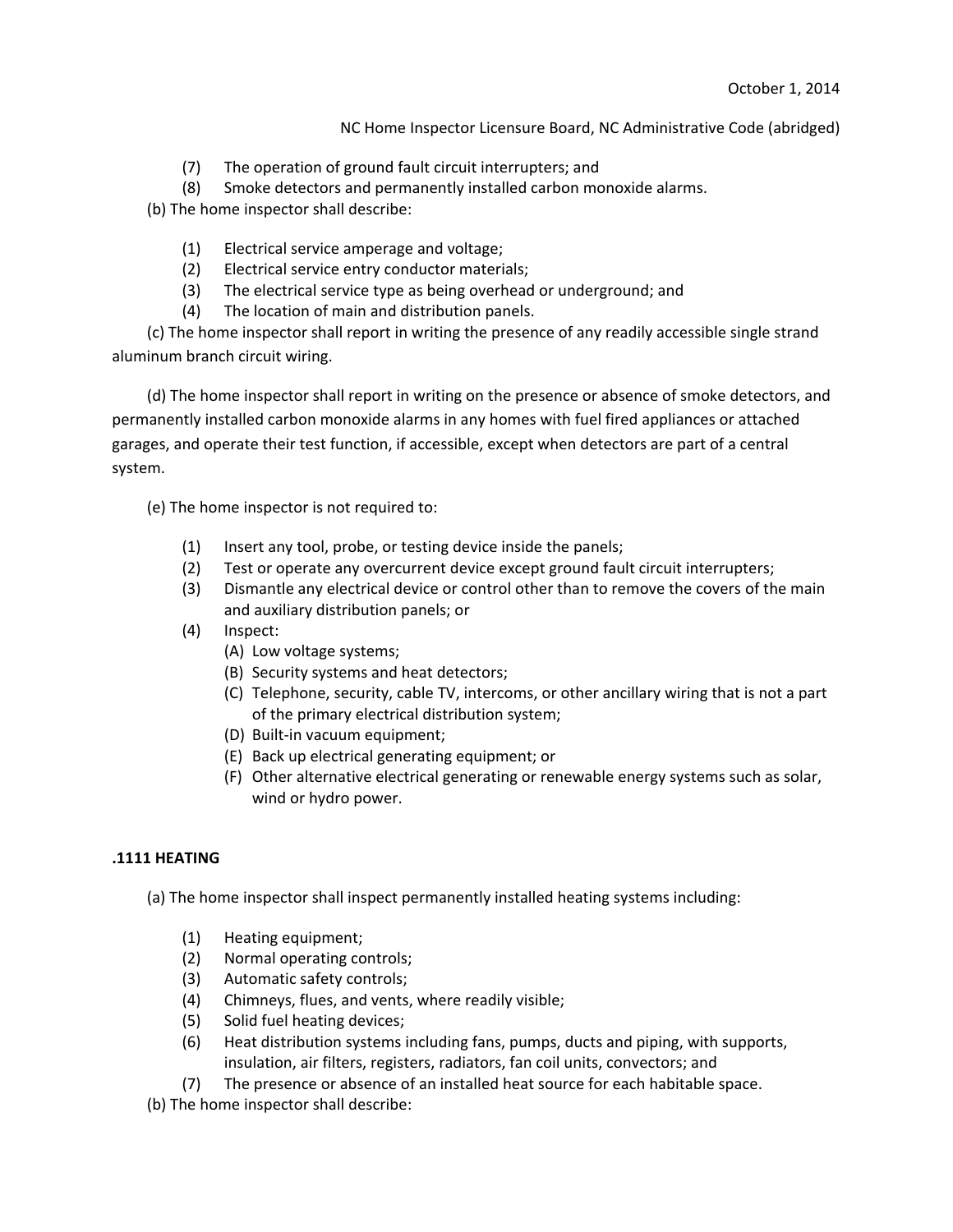- (1) Energy source; and
- (2) Heating equipment and distribution type.

(c) The home inspector shall operate the systems using normal operating controls.

(d) The home inspector shall open readily openable access panels provided by the manufacturer or installer for routine homeowner maintenance.

(e) The home inspector is not required to:

- (1) Operate heating systems when weather conditions or other circumstances may cause equipment damage;
- (2) Operate automatic safety controls;
- (3) Ignite or extinguish solid fuel fires; or
- (4) Ignite a pilot light; or
- (5) Inspect:
	- (A) The interior of flues;
	- (B) Fireplace insert flue connections;
	- (C) Heat exchanges;
	- (D) Humidifiers;
	- (E) Electronic air filters;
	- (F) The uniformity or adequacy of heat supply to the various rooms; or
	- (G) Solar space heating equipment.

### **.1112 AIR CONDITIONING**

(a) The home inspector shall inspect:

- (1) Central air conditioning and through-the-wall installed cooling systems including:
	- (A) Cooling and air handling equipment; and
	- (B) Normal operating controls.
- (2) Distribution systems including:
	- (A) Fans, pumps, ducts and piping, with associated supports, dampers, insulation, air filters, registers, fan-coil units; and
	- (B) The presence or absence of an installed cooling source for each habitable space.

(b) The home inspector shall describe:

- (1) Energy sources; and
- (2) Cooling equipment type.
- (c) The home inspector shall operate the systems using normal operating controls.
- (d) The home inspector shall open readily openable access panels provided by the manufacturer or installer for routine homeowner maintenance.
- (e) The home inspector is not required to: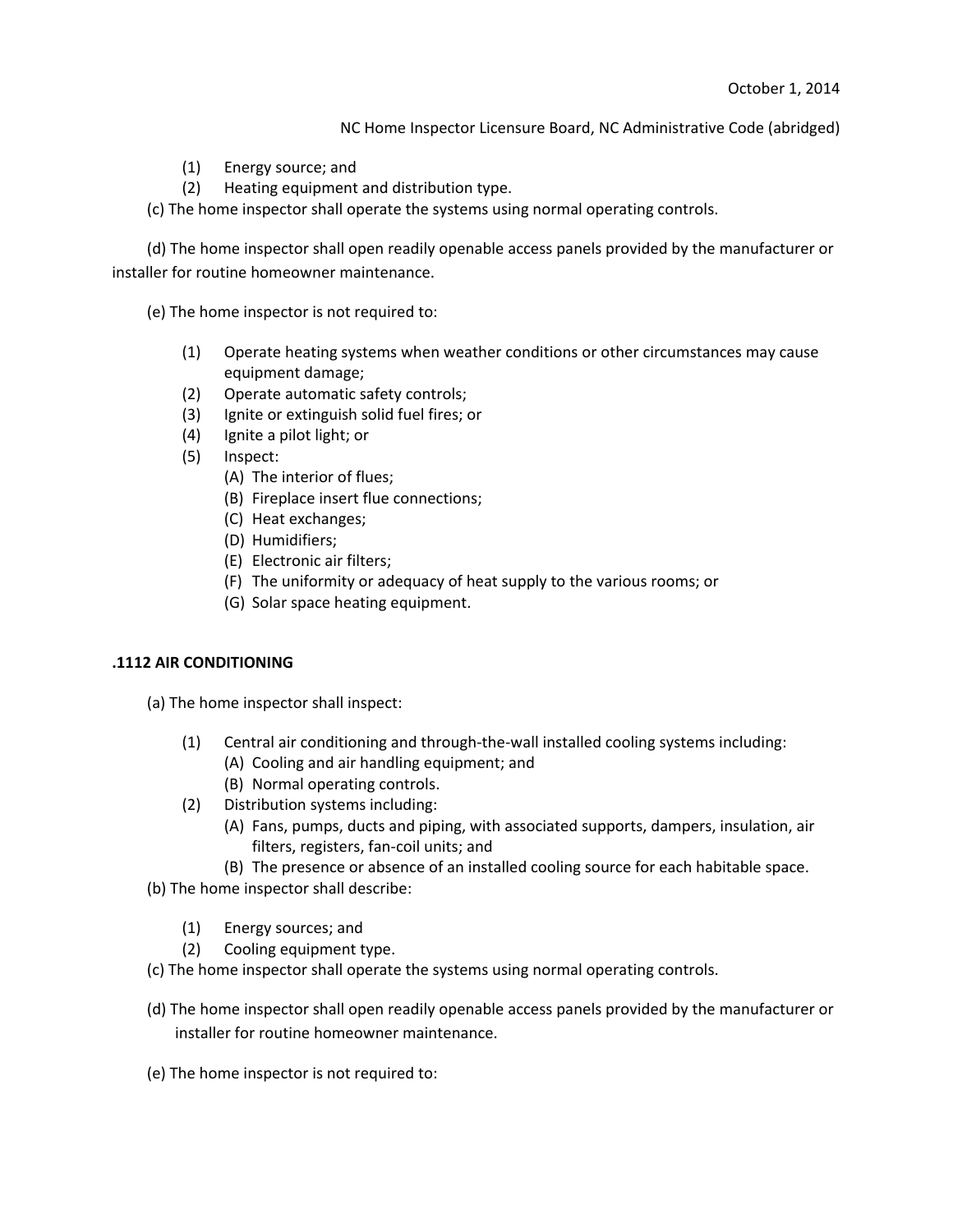- (1) Operate cooling systems when weather conditions or other circumstances may cause equipment damage;
- (2) Inspect window air conditioners; or
- (3) Inspect the uniformity or adequacy of cool-air supply to the various rooms.

#### **.1113 INTERIORS**

- (a) The home inspector shall inspect:
	- (1) Walls, ceiling, and floors;
	- (2) Steps, stairways, balconies, and railings;
	- (3) Counters and a representative number of built-in cabinets; and
	- (4) A representative number of doors and windows.
- (b) The home inspector shall:
	- (1) Operate a representative number of windows and interior doors; and
	- (2) Report signs of water penetration into the building or signs of abnormal or harmful condensation on building components.
- (c) The home inspector is not required to inspect:
	- (1) Paint, wallpaper, and other finish treatments on the interior walls, ceilings, and floors;
	- (2) Carpeting; or
	- (3) Draperies, blinds, or other window treatments.

### **.1114 INSULATION AND VENTILATION**

- (a) The home inspector shall inspect:
	- (1) Insulation and vapor retarders in unfinished spaces;
	- (2) Ventilation of attics and foundation areas;
	- (3) Kitchen, bathroom, and laundry venting systems; and
	- (4) The operation of any readily accessible attic ventilation fan, and, when temperature permits, the operation of any readily accessible thermostatic control.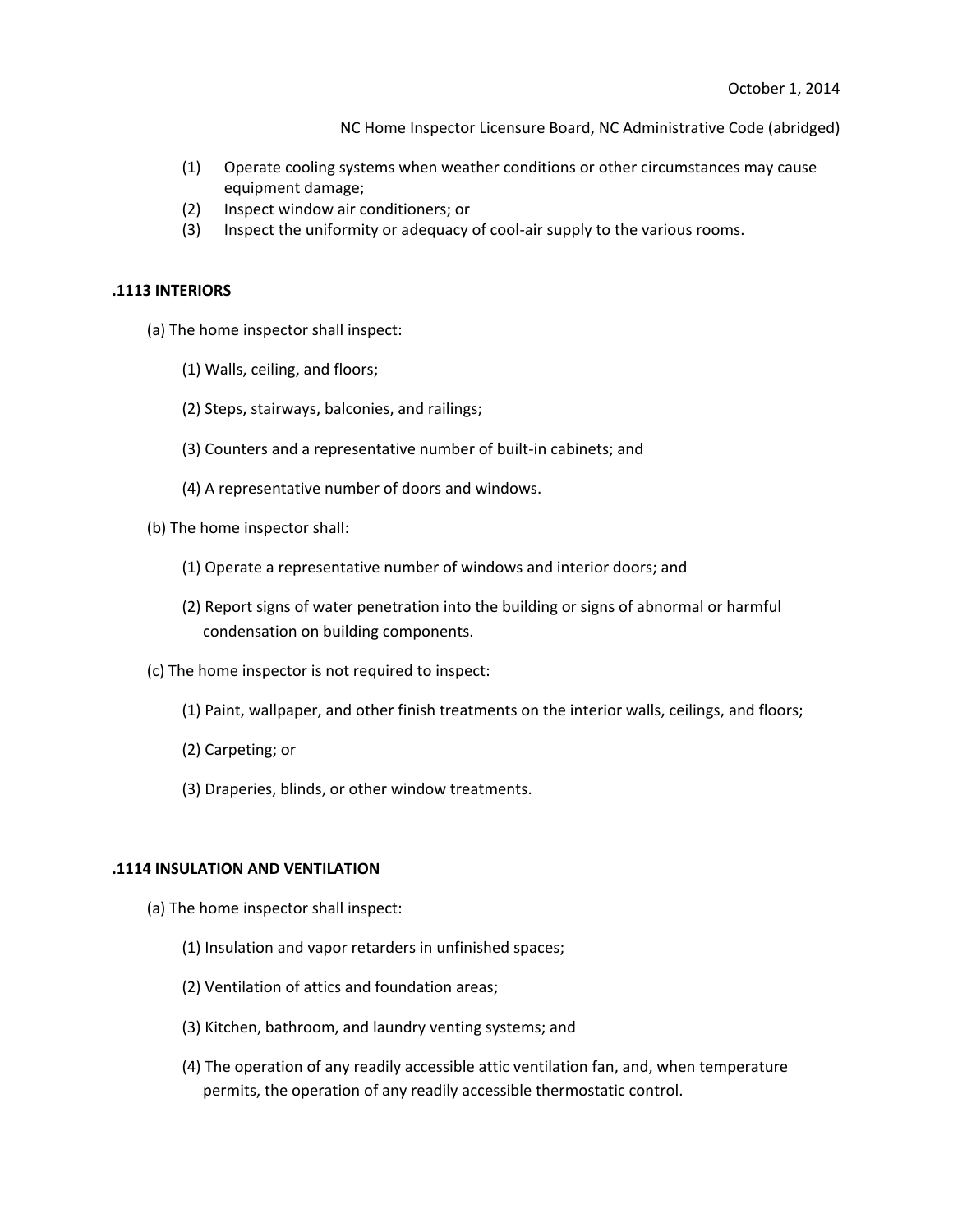- (b) The home inspector shall describe:
	- (1) Insulation in unfinished spaces; and
	- (2) The absence of insulation in unfinished space at conditioned surfaces.
- (c) The home inspector is not required to report on:
	- (1) Concealed insulation and vapor retarders; or
	- (2) Venting equipment that is integral with household appliances.
- (d) The home inspector shall:
	- (1) Move insulation where readily visible evidence indicates the possibility of a problem; and
	- (2) Move floor insulation where plumbing drain/waste pipes penetrate floors, adjacent to earth-filled stoops or porches, and at exterior doors.

## **.1115 BUILT-IN KITCHEN APPLIANCES**

(a) The home inspector shall inspect and operate the basic functions of the following kitchen appliances:

- (1) Permanently installed dishwasher(s), through a normal cycle;
- (2) Range(s), cook top(s), and permanently installed oven(s);
- (3) Trash compactor(s);
- (4) Garbage disposal(s);
- (5) Ventilation equipment or range hood(s); and
- (6) Permanently installed microwave oven(s).
- (b) The home inspector is not required to inspect:

(1) Clocks, timers, self-cleaning oven functions, or thermostats for calibration or automatic operation;

- (2) Non built-in appliances; or
- (3) Refrigeration units.
- (c) The home inspector is not required to operate:
	- (1) Appliances in use; or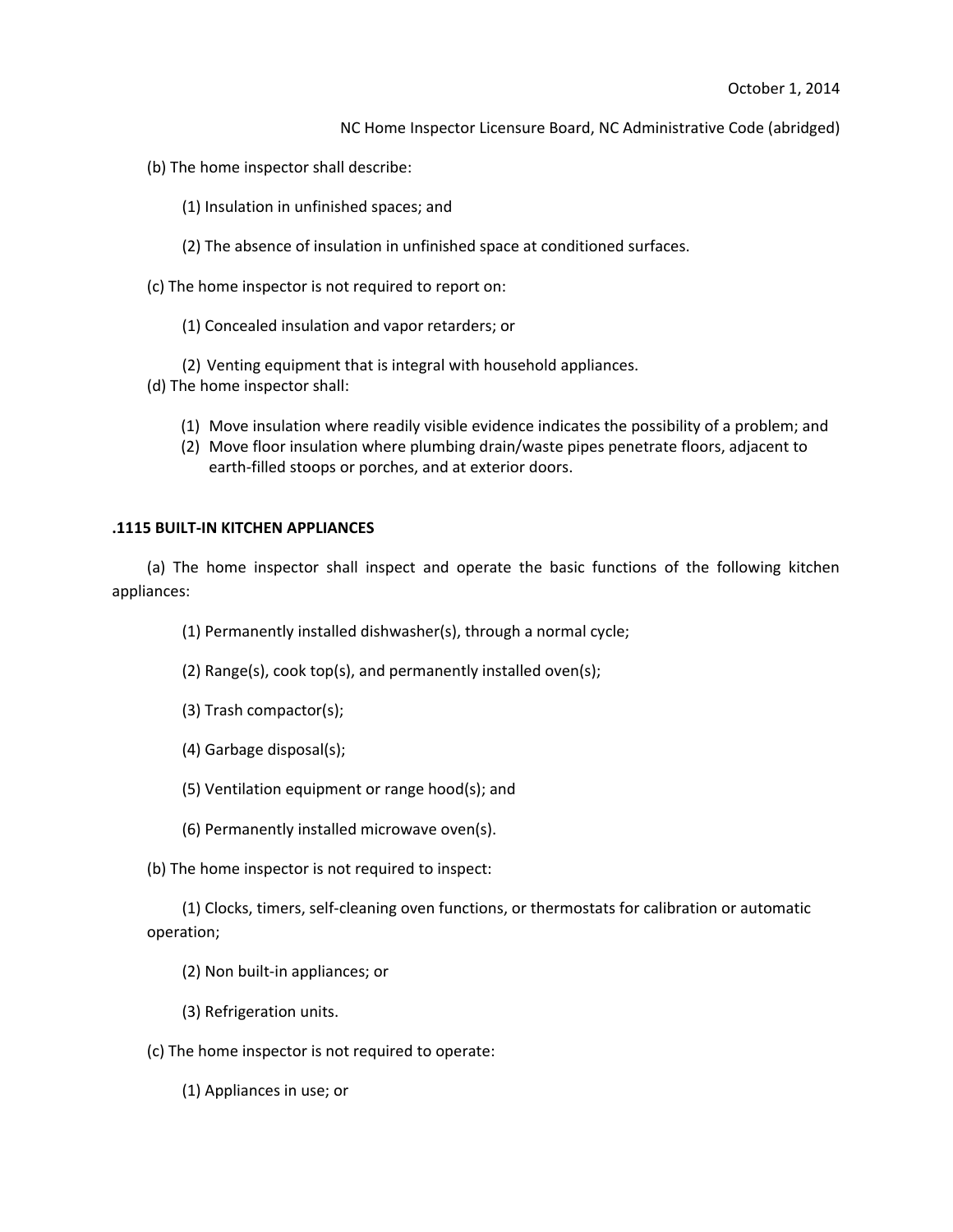(2) Any appliance that is shut down or otherwise inoperable.